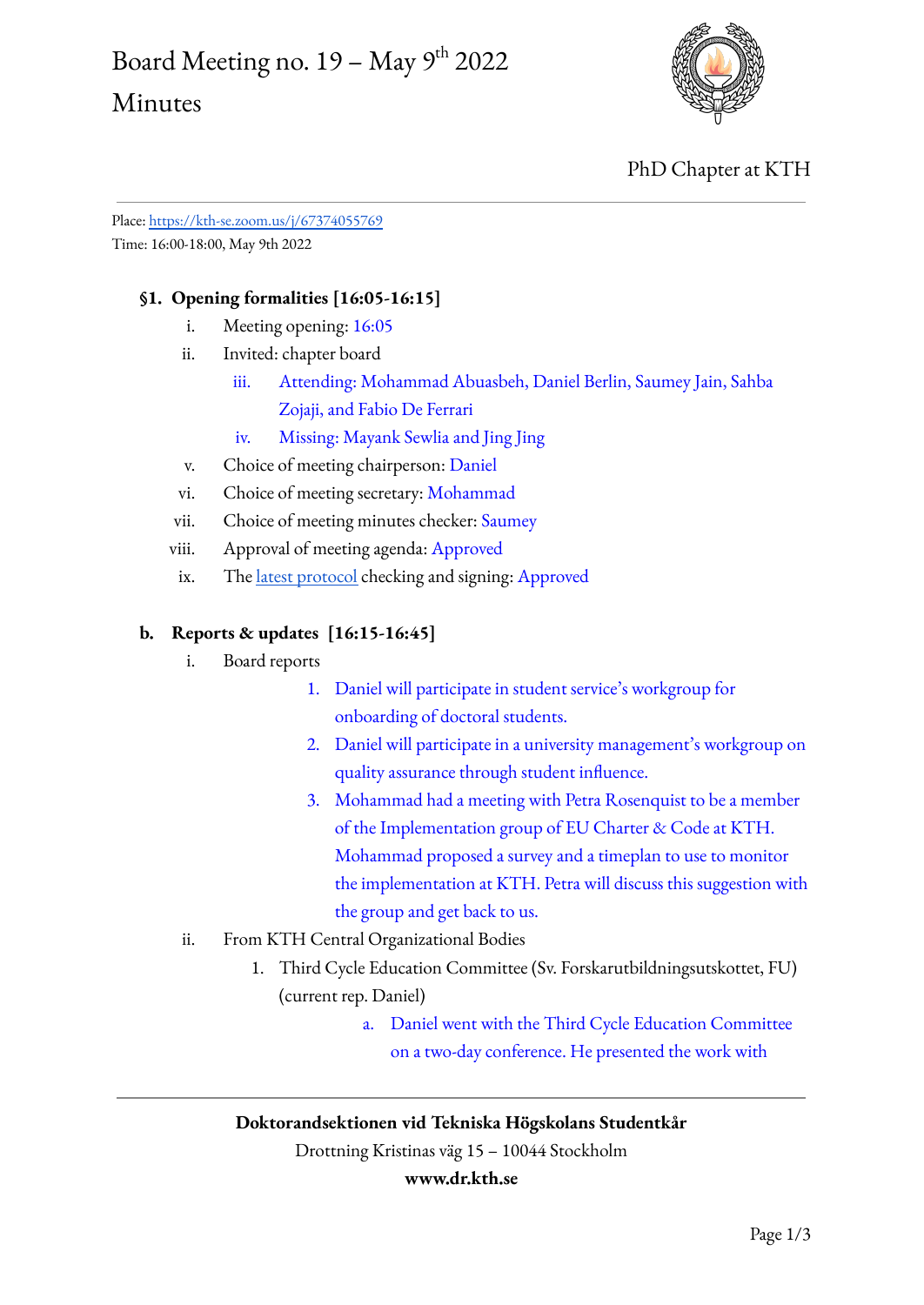

PhD Chapter at KTH

surveys done by the chapter board in 2019-2020 and by the ITM PhD Student Council in 2021. The committee and the representatives of the university management that were present in the meeting were all positive and hoped that this will spread between schools and be done continuously.

- b. Daniel attended the Third Cycle Education Committee earlier today. He presented the suggestion to include the possibility to have 7.5 credits of courses in Swedish for non-Swedish speaking doctoral students. The meeting was in favor and Daniel will now lead a small workgroup to finalize the details.
- 2. Language Committee (Sv. Språkkommittén) (current rep. Daniel)
	- a. Daniel attended the Language Committee on May 4. No matter of special interest to doctoral students were discussed.
- 3. Employment Council (Sv. Anställningsnämnden, AN) (current rep. Saumey)
	- a. Saumey attended the Employment Council meeting. There have been some issues regarding a named professor.

## c. **Decision points [16:45-17:25]**

- i. For standard bearers, the chapter board to fund the event tickets for the following events: Valborg, Graduation ceremony (twice a year), Students reception, Doctoral promotion ceremony and Nobel Dinner: Approved
- ii. Per-capsulam decision 2022-05-09, Solid Mechanics Social Event: Budget of 7150 SEK: Approved

## d. **Discussion points [17:25-18:00]**

- i. Migrationsverket communication and organizational responsibilities
	- 1. Manifestations: Mohammad informs the board about the demonstration. The information about it is out to KTH and public media. THS is officially joining as a co-host of the event

## **Doktorandsektionen vid Tekniska Högskolans Studentkår**

Drottning Kristinas väg 15 – 10044 Stockholm

#### **www.dr.kth.se**